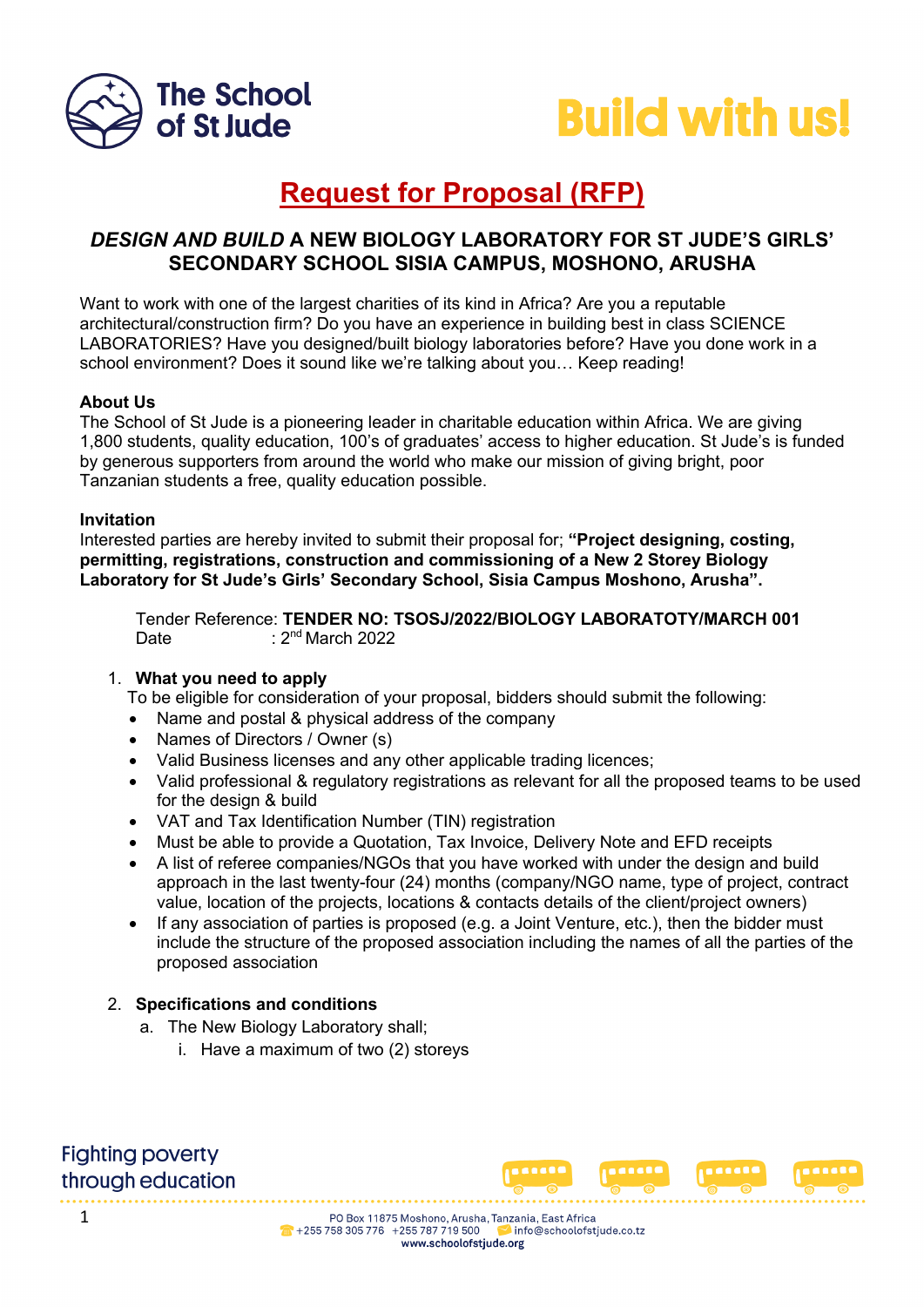



- ii. Must match the look, scale and measurements of the existing Art & Music building adjacent to proposed project site except for necessary options to make it a biology laboratory
- iii. Have its design blend in the existing scheme and theme of buildings in St Jude's Girls' Secondary School
- b. At the minimum the proposal MUST:
	- i. Show a schematic design (not detailed) of the concept. *Only the winning concept shall be used* for further design development and project construction. TSOSJ shall hold all non-winning proposals confidentially and will not use any of them.
- ii. Indicate a firm price to carry out the entirety of the services to project completion and show breakdown of the overall costs structure per each item of the services.
- iii. Have the price in Tanzanian Shillings and clearly indicate whether VAT inclusive/exclusive/not applicable.
- iv. Have the price fixed for a duration of not less than 90 days prior to awarding.
- v. Indicate realistic duration it will take to the completion of the project.
- c. Interested bidders must first visit the Sisia campus, thoroughly inspect the proposed project site to assess conditions and any other relevant facts prior to preparing and submitting their proposals. *Please use the contact in 4. below to book your preference from the following options:*
	- i. Thursdays & Fridays from 1:30pm 3:30pm
	- ii. Saturdays from 10:00am 12:00pm

#### 3. **Organising the proposals**

All proposals must be organised in the following manner;

- a. Section 1: The design and its related documents
- b. Section 2: The proposal price (price schedule)
- c. Section 3: Eligibility documents, arranged in order as per clause 1 above

#### 4. **Enquiries**

Should you have any enquiries please contact: Head of Purchasing The School of St Jude +255 693 141 235

#### 5. **No Solicitation statement**

St Jude's conducts its activities in an honest, transparent and fair manner. Bidders who have fulfilled this RFP conditions, will be given an equal opportunity and evaluated accordingly. Potential and/or any bidders shall not in any way attempt to influence the RFP process. Any form of solicitation in order for any bidder to be favored and/or for other bidders to be treated unfairly shall forthwith disqualify any bidder involved in such conduct.

#### 6. **Adherence to all instruction**

Bidders are hereby encouraged to adhere to all instructions as provided above. Failure to visit the campus, failure to follow instructions and/or partial fulfillment of instructions shall forthwith be a disqualification.

## **Fighting poverty** through education